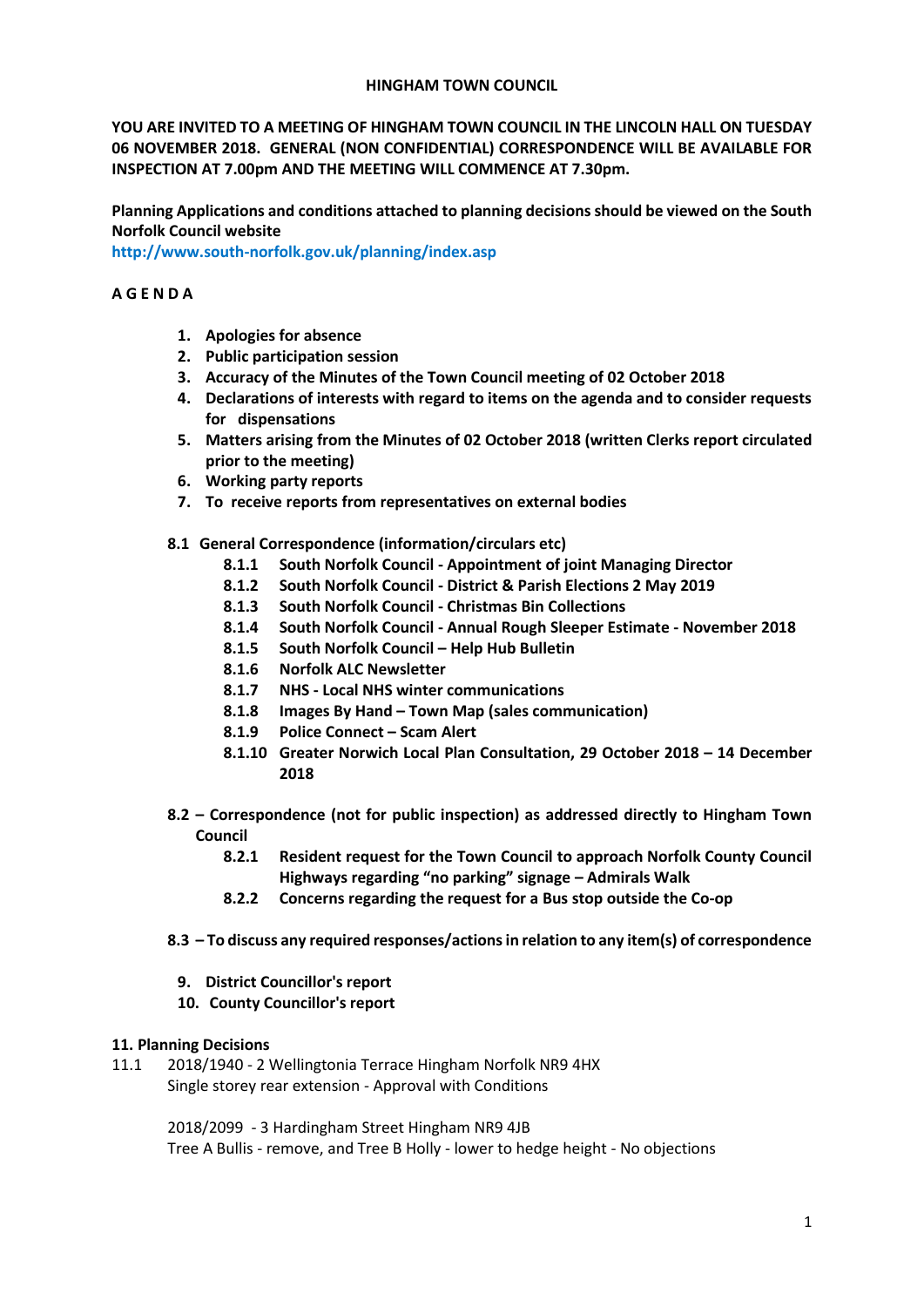- **12. Planning Applications (as notified by SNC for consultation)**
- **12.1 2018/2229 & 2018/2229 - 18 Bond Street Hingham Norfolk NR9 4HA Removal of lean-to and replace with garden/breakfast room**
- **12.2 2018/2214 & 2018/2213 Well House 5 Market Place Hingham NR9 4AF Replacement of existing conservatory with bespoke garden room**
- **12.3 2018/2091 - 2 Admirals Walk Hingham Norfolk NR9 4JL Proposed first floor side extension**
- **12.4 2018/2216 - Cedar Cottage Watton Road Hingham NR9 4NN Existing dwelling to be demolished with new replacement dwelling including annexe accommodation.**
- *13. (other planning applications where the Town Council is not a consultee – for information only)*
	- *13.1 2018/2357 - 17 Market Place Hingham NR9 4AF Willow - Remove branches by 4m, two braches by 2- 3m overhanging neighbours garden*
- **14. Planning Appeal (for information only) 2018/1025 – The Barn, White Lodge Farm, Hardingham Road Hingham** Appeal against refusal of proposed revisions (alterations and extension) of planning consent.
- **15. To receive an update on/discuss the transfer of the public toilets**
- **16. To discuss a resident's request that the Town Council support their campaign for improvements to the B1108 Norwich Road, (ref: information supplied by that resident at the Town Council meeting of 02 October 2018)**
- **17. Feedback from the Open Evening, Tuesday 16 October 2018**
- **18. To discuss the proposal from the Hingham History Centre regarding the requirement for a purpose built building**
- **19. To discuss the Town Council use of the small room at the Lincoln Hall**
- **20. To discuss request by The Committee of Hingham Santa's Grotto to erect the Grotto and Santa's Cabin on the Fairland on Saturday 1st December 2018**
- **21. To discuss the information for the proposed Parish Partnership Scheme application and decide on the project for which the application is to be made.**
- **22. Proposal to ask Hingham Primary school if the children could make star decorations for the Town Christmas tree and to provide some materials funded from the Events fund**
- **23. To receive a briefing regarding an invitation from Abel Homes.**

# **FINANCE**

**24. A reminder of the date for the next meeting of the Finance Committee, 20 November 2018**